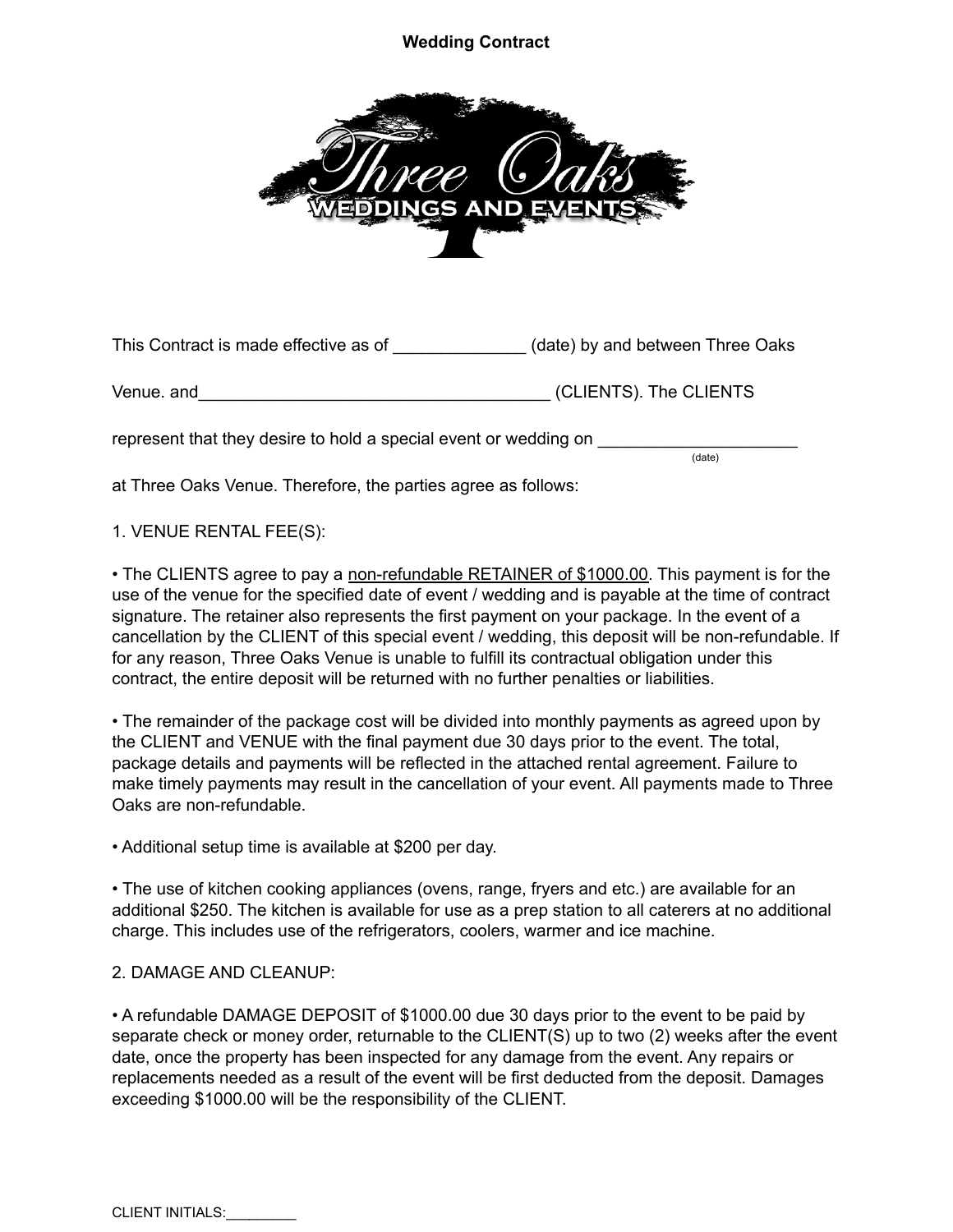#### 3. DATE CHANGES:

• Events may be rescheduled MORE THAN SIX MONTHS PRIOR TO THE EVENT ONLY with all payments transferred to the new date minus a \$500 rescheduling fee due at the time of rescheduling. Events that are rescheduled six months prior to the event or less will be considered a cancellation and all payments will be forfeited.

4. CLIENT(S). CANCELLATIONS:

In the event of a cancellation, ALL PAYMENTS MADE TO THREE OAKS ARE NON-REFUNDABLE.

#### 5. UNFORESEEN EVENTS:

The CLIENT(S) cannot hold the Three Oaks Venue responsible for failure to provide the basic facilities and services due to emergencies, catastrophes or interruptions of public utilities. If an Act of God were to occur preventing the event from taking place as scheduled, Three Oaks Venue will allow for the event to be rescheduled, pending availability, with no penalty. Last minute cancellations of outdoor site due to inclement weather will not be considered for refunds.

## 6. RULES AND REGULATIONS:

The following is a list of rules and regulations to be upheld by CLIENT(S), which includes all EVENT PLANNERS and WEDDING COORDINATORS and VENDORS who are involved in the planning and execution of a special event or wedding on the premises of Three Oaks Venue.

#### **Failure to adhere to the following rules will result in a deduction from the damage and cleanup deposit described in section 2 of this agreement.**

• EVENT ENDING TIME: All events must end by MIDNIGHT in order to allow for cleanup and closure of the site by 1:00AM.

• Decorations: **All decorations must be removed without leaving damages. Be kind and leave the property as you found it.** If lit candles are used, we ask that you provide a glass base for each candle.

- Natural flower petals ONLY may be used.
- No silly string or other similar products are allowed on site.
- Please do not remove furniture from these rooms.
- All items moved from porches, deck and grounds must be returned to their original locations.
- Placements of tables, tents, live music, catering equipment etc. must be approved by management.
- Children are not permitted to wander the grounds unsupervised by an adult.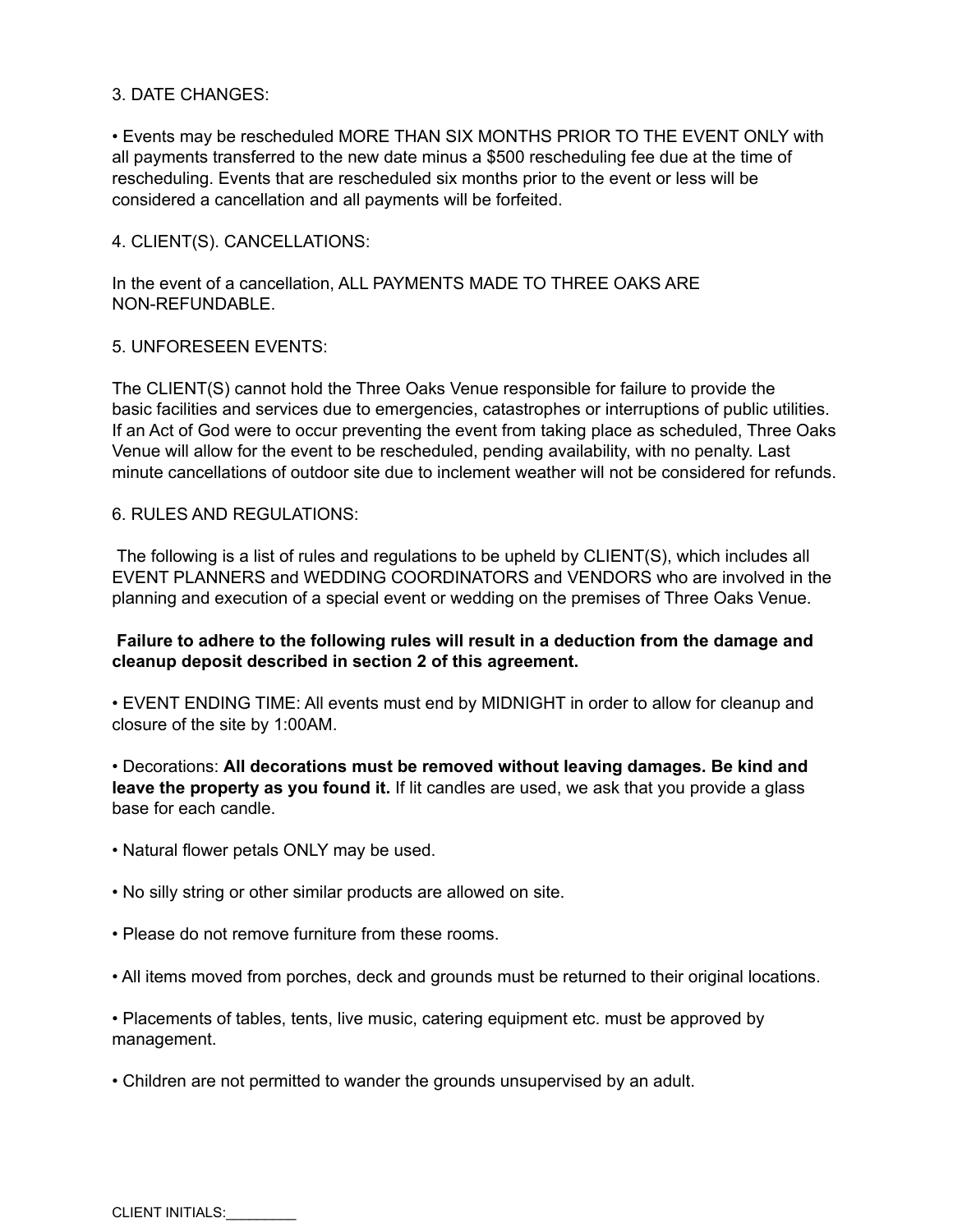# 7. FOOD & CATERING:

• If your event is catered, your catering company is responsible for the set-up, break-down, and clean-up of the catered site.

• Please allow appropriate time for break-down and clean-up.

• All event trash must be disposed of in the designated areas at the conclusion of the event.

• ALL vendors (florists, bakers, musicians, rental company, etc.) must adhere to the terms of our guidelines, and it is the client's responsibility to share these guidelines with them.

#### 8. ALCOHOL

The CLIENT acknowledges, as the host of a private party, the responsibility for the proper and lawful consumption of alcoholic beverages at Three Oaks during the duration of the event described in this contract. CLIENT agrees and warrants that there shall be NO CONSUMPTION OF ALCOHOL BY PERSONS UNDER AGE 21. Identification and proof of age will be requested from any person who appears to be under 21 years of age. Alcoholic beverages will be removed from anyone believed to be a minor or from any intoxicated person. The CLIENT agrees to fully cooperate and assist Three Oaks and its agents in enforcing the laws of the State of Georgia and the policies of Three Oaks regarding the consumption of alcoholic beverages. Three Oaks may ask guests for identification to verify age and reserves the right to ask to the entire party to leave if (1) a minor is consuming alcohol; (2) an adult is providing alcohol to a minor; or (3) a guest or guests appears intoxicated and refuses to leave the Premises.

If alcohol is to be SOLD at the event, CLIENT must obtain, and show proof of, a temporary liquor license thirty (30) days prior to event date.

Upon signing this contract the client agrees to indemnify and hold harmless Three Oaks and employees from any damages, costs or expenses, including reasonable attorney fees, which may arise as a result of consumption of alcoholic beverages by the CLIENT and any of the Client's guests.

#### 9. COURTESY PROTOCOL:

The Three Oaks Venue reserves the right to request any person or group of people acting unruly and contrary to rental regulations to leave the premises.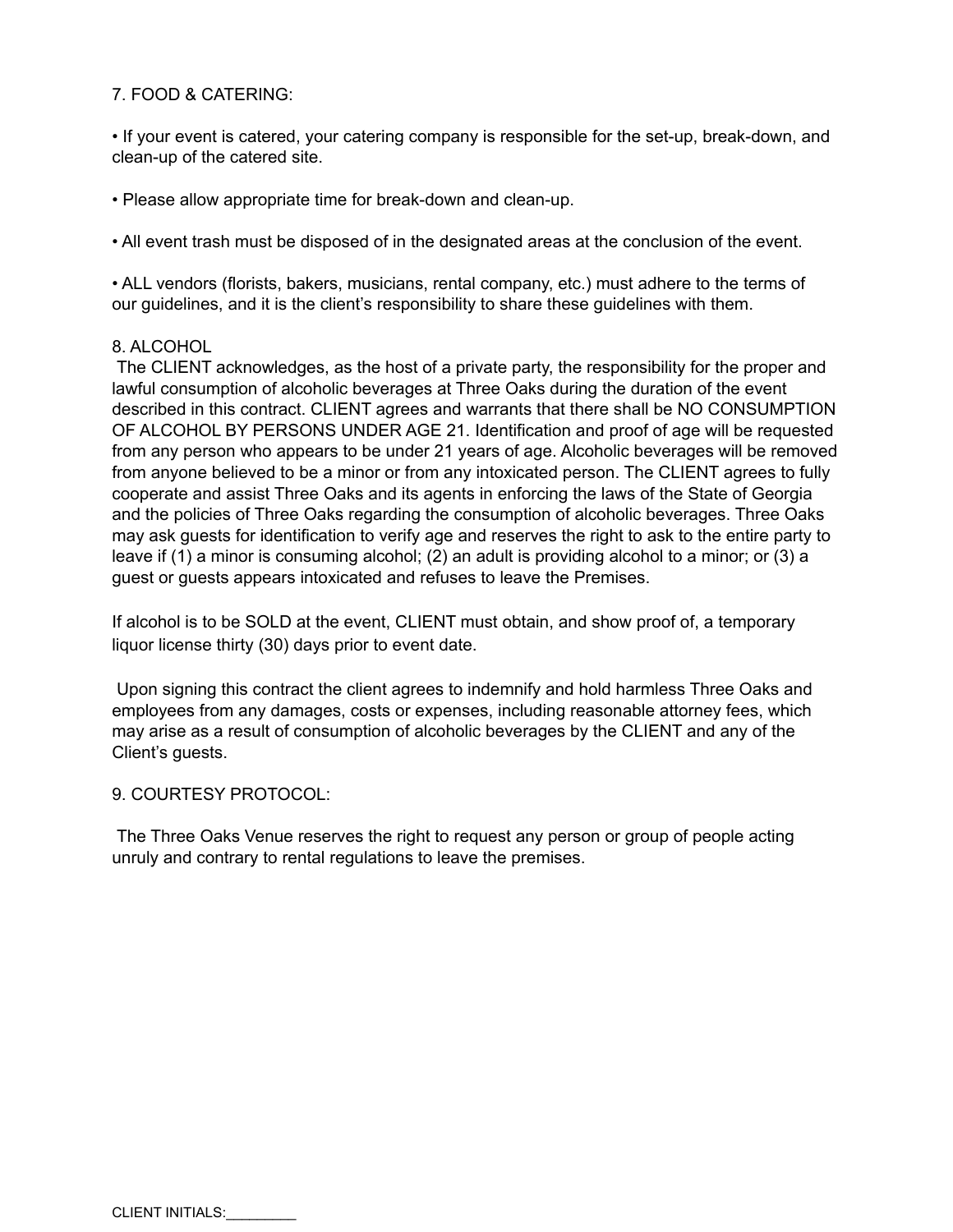## 10. LIABILITY:

The CLIENT agrees to indemnify and hold Three Oaks, its officers and agents harmless from and against any and all liability, claims, actions, demands or losses of any kind and nature that may occur or be claimed with respect to any person or persons, corporation, property, on or about Three Oaks, or to the property itself resulting from any act done, or omission by or through the CLIENT, its agents, contractors, employees, invitees, or any person on the premises of Three Oaks by reason of CLIENT's use or occupancy thereof. These may include, but are not limited to accident, injury or damage to property arising from any act of the CLIENT or CLIENT's guest, whether intentional or negligent, which occur during use. CLIENT agrees to pay all costs and attorney fees incurred by Three Oaks owner and representatives in defending any such claim or action brought against the owner and representatives.

## 11. JURISDICTION & VENUE:

This Agreement shall be construed according to the laws of the State of Georgia. Client acknowledges that this Agreement was entered into in Colquitt County, Georgia and that this Agreement will be performed in Georgia, and that the proper venue for any legal action related to this Agreement is in the Superior Courts of the County of Colquitt County, Georgia.

## 12. AMENDMENT:

This Agreement may be modified or amended if the amendment is made in writing and is signed by both parties.

## 13. AGREEMENT BY SIGNATURE

Signature indicates the Renter agrees to all terms and conditions stated herein.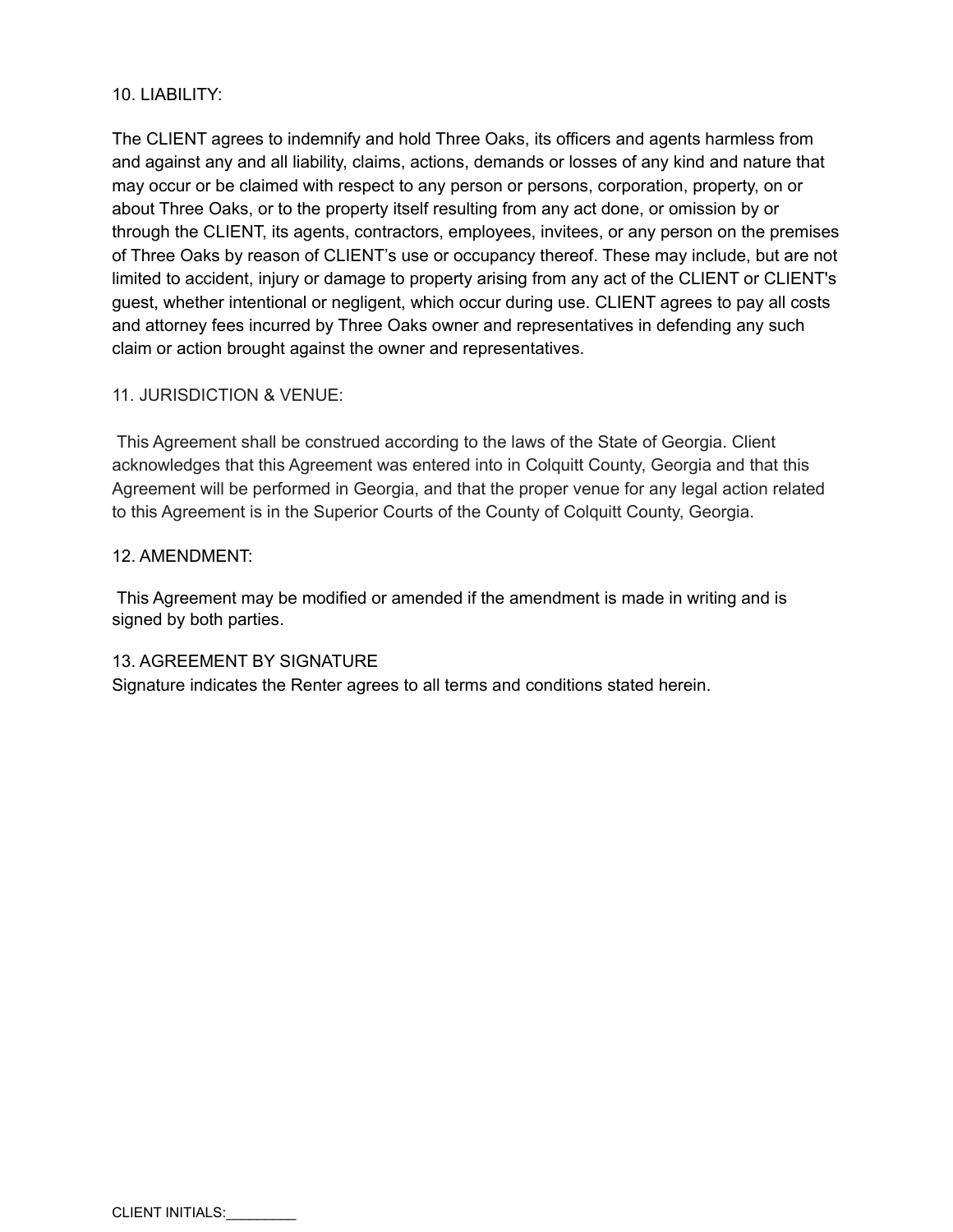# RENTAL CONTRACT

Reservation Process:

This rental contract must be signed, all pages initialed and signed, as well as appropriate deposits submitted in order to confirm Three Oaks Venue.

This contract is void if not returned within two weeks of issuance.

| DATE OF EVENT: _________________________TIME OF EVENT:__________________________                               |  |  |  |  |
|----------------------------------------------------------------------------------------------------------------|--|--|--|--|
|                                                                                                                |  |  |  |  |
|                                                                                                                |  |  |  |  |
| TOTAL NUMBER OF GUESTS (best estimate): ___________                                                            |  |  |  |  |
| Bride's Information:                                                                                           |  |  |  |  |
|                                                                                                                |  |  |  |  |
|                                                                                                                |  |  |  |  |
|                                                                                                                |  |  |  |  |
|                                                                                                                |  |  |  |  |
| Email experience and the service of the service of the service of the service of the service of the service of |  |  |  |  |
| Groom's Information:                                                                                           |  |  |  |  |
|                                                                                                                |  |  |  |  |
|                                                                                                                |  |  |  |  |
|                                                                                                                |  |  |  |  |
|                                                                                                                |  |  |  |  |
|                                                                                                                |  |  |  |  |